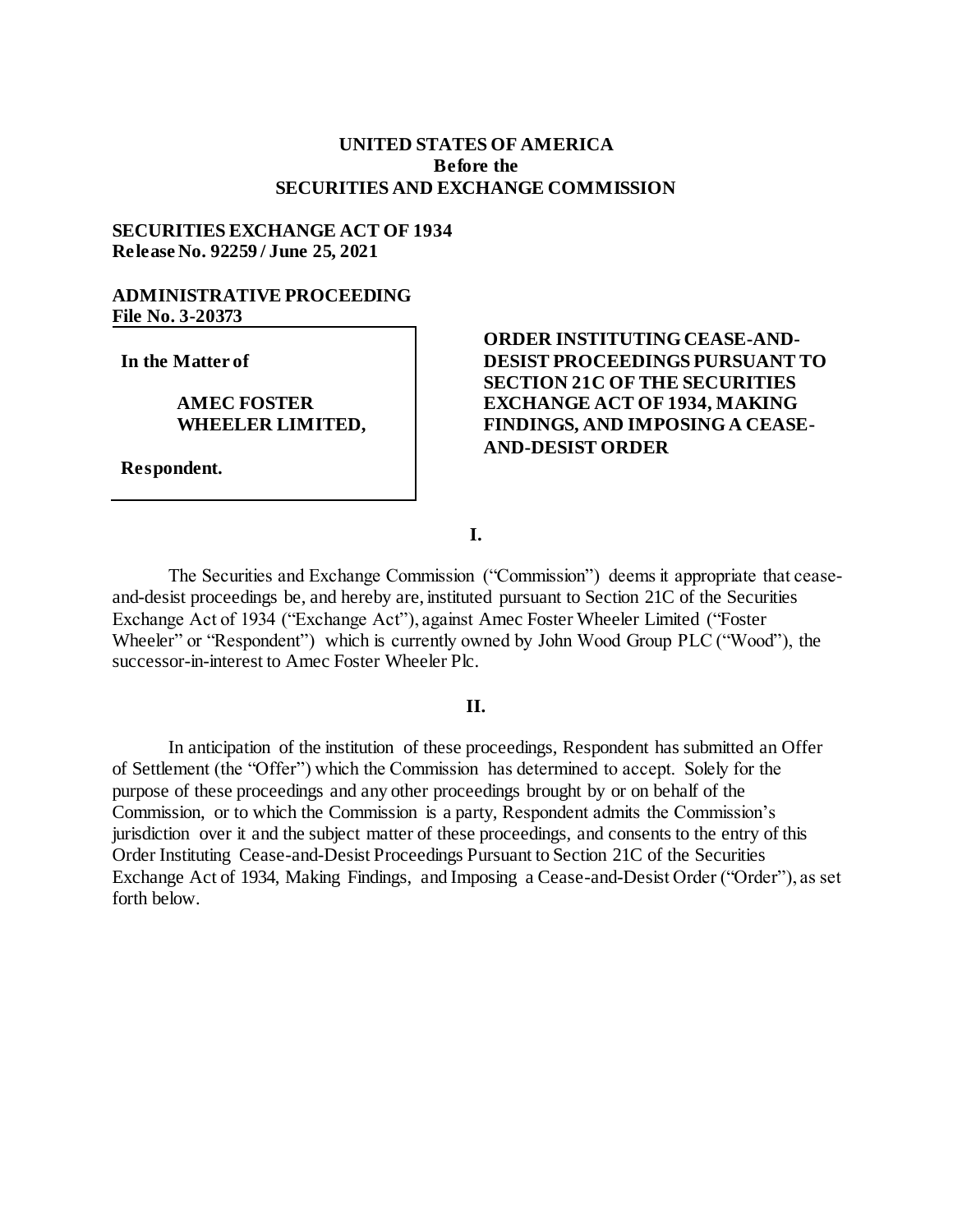On the basis of this Order and Respondent's Offer, the Commission finds<sup>1</sup> that:

#### **SUMMARY**

1. These proceedings arise out of a bribery scheme to obtain an oil and gas engineering and design contract in Brazil by respondent Amec Foster Wheeler Limited ("Amec Foster Wheeler"), formerly Foster Wheeler AG (collectively "Foster Wheeler"), a company that provided project, engineering, and technical services to energy and industrial markets in over 30 countries. From 2012 through 2014, Foster Wheeler's UK subsidiary, Foster Wheeler Energy Limited ("FWEL") made improper payments to Brazilian officials in connection with efforts to win a contract with the Brazilian state-owned oil company, Petróleo Brasileiro S.A. – Petrobras ("Petrobras"). The bribes were made through third party agents, including one agent who failed Foster Wheeler's due diligence process for prospective sales agents, but was allowed to "unofficially" continue working on the project. Foster Wheeler, through FWEL, paid approximately \$1.1 million in bribes in connection with the Brazilian contract. None of the improper payments were accurately reflected in Foster Wheeler's books and records and it failed to have sufficient internal accounting controls in place to detect or prevent the misconduct. Foster Wheeler obtained a benefit of over \$17.6 million. As a result of this conduct, Foster Wheeler violated the anti-bribery, books and records, and internal accounting controls provisions of the Foreign Corrupt Practices Act of 1977 (the "FCPA") [15 U.S.C. 78dd].

#### **RESPONDENT**

2. **Amec Foster Wheeler Limited** is the successor-in-interest to Foster Wheeler AG. During the relevant time period, Foster Wheeler was a Swiss company, and the parent of a group of companies, with a significant presence in the United Kingdom. Shares of Foster Wheeler were registered with the Commission pursuant to Section 12(b) of the Exchange Act and traded on the NASDAQ Stock Exchange under the symbol "FWLT." In November 2014, AMEC plc acquired Foster Wheeler and was renamed Amec Foster Wheeler plc ("AFW"), a UK company traded on the London Stock Exchange whose shares were registered with the Commission pursuant to Section 12(b) of the Exchange Act and traded on the New York Stock Exchange under the symbol "AMFW." On October 6, 2017, John Wood Group PLC ("Wood"), a UK company traded on the London Stock Exchange, acquired AFW, which was renamed Amec Foster Wheeler Limited, a wholly-owned subsidiary of Wood. Wood is not an issuer within the meaning of the FCPA.

#### **OTHER RELEVANT ENTITIES AND INDIVIDUAL**

3. **Foster Wheeler Energy Limited** ("FWEL") was a subsidiary of Foster Wheeler AG with offices in Reading, UK. FWEL was the Foster Wheeler subsidiary that retained agents in connection with its efforts to obtain a contract in Brazil. FWEL's books and records were consolidated into the books and records of Foster Wheeler.

l

<sup>1</sup> The findings herein are made pursuant to Respondent's Offer of Settlement and are not binding on any other person or entity in this or any other proceeding.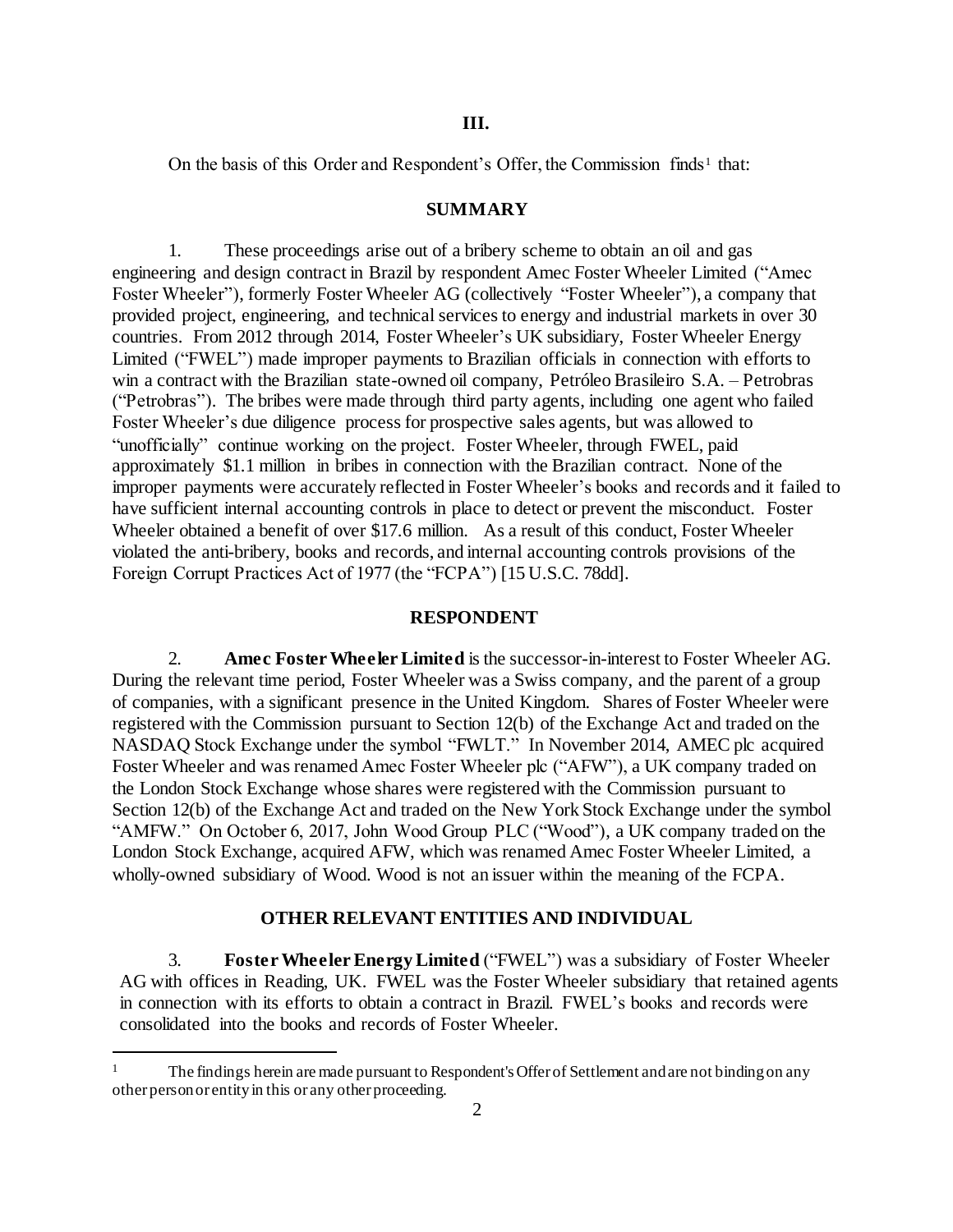4. **Petróleo Brasileiro S.A. – Petrobras** ("Petrobras") is an integrated energy company headquartered in Rio de Janeiro, Brazil. The Brazilian government owns approximately 50.26% of Petrobras's common shares with voting rights, and the Brazilian Economic and Social Development Bank controls an additional 9.87% of Petrobras's common shares. Petrobras's common and preferred stock is registered with the Commission pursuant to Section 12(b) of the Exchange Act and trades on the New York Stock Exchange in the form of ADSs under the symbols "PBR" and "PBR.A," respectively.

5. **Italian Agent** is a consultant who is affiliated with **Monaco Intermediary Company**, which was a Monaco-based company that acted as an intermediary in the oil and gas industry. Italian Agent is an Italian citizen who resides in Italy, Switzerland, and the United States. Italian Agent acted as a consultant to Foster Wheeler and was engaged on an interim basis as an agent of Foster Wheeler, the "issuer," as that term is used in the FCPA, Title 15, United States Code, Section 78dd-1(a).

6. **Brazil Agent** is a small engineering services firm located in Rio de Janeiro, Brazil. Its majority owner and director was a former Petrobras employee. Brazil Agent acted as a consultant to Foster Wheeler, and was an agent of Foster Wheeler, the "issuer," as that term is used in the FCPA, Title 15, United States Code, Section 78dd-1(a).

## **FACTS**

#### **Foster Wheeler Retained Italian Agent Despite Concerns**

7. In 2011, Foster Wheeler sought to establish a business presence in Brazil's oil and gas industry. At the time, Foster Wheeler was a project, engineering, and technical services company in the energy and industrial markets. Foster Wheeler's Brazilian subsidiary hired Brazil Country Manager, based in Rio de Janeiro, to identify a local engineering company for Foster Wheeler to acquire and to find business opportunities in Brazil. One of Brazil Country Manager's supervisors was located in Houston, TX, where Foster Wheeler's Americas Region was based.

8. In the summer of 2011, Italian Agent learned from Brazil Agent that Petrobras, a Brazilian state-owned oil company, was planning to seek bids on the engineering design of a gasto-chemical fertilizer plant, known as the UFN-IV project. Brazil Agent, whose principal formerly worked as a Petrobras employee, learned about the Petrobras project "from very good friends." At that time, both Italian Agent and the outgoing non-executive Chairman of the Board ("Chairman of the Board") of Foster Wheeler were regular customers of a high-end men's clothing store in New York City. Per Italian Agent's request, the clothing store sales manager arranged an introduction with the outgoing Chairman of the Board. After meeting at an airport on or around October 28, 2011, Italian Agent emailed information about the UFN-IV project to the outgoing Chairman of the Board, who forwarded the email to the acting CEO of Foster Wheeler stating: "[T]his person was introduced to me by a mutual friend. *I obviously have no idea of his legitimacy*. Would you be interested in speaking with him?" (emphasis added).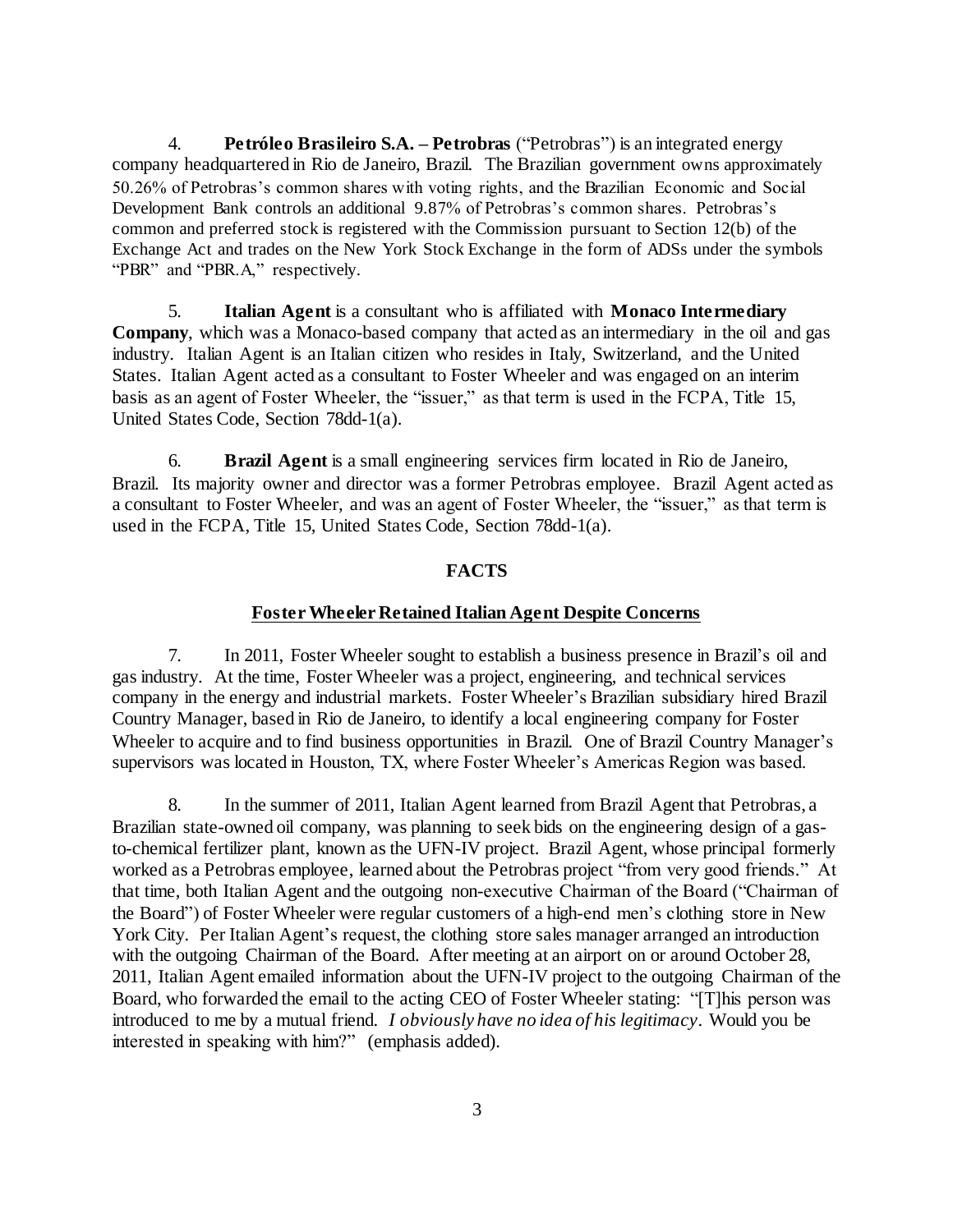9. The acting CEO forwarded the email to Brazil Country Manager and others, saying, "Good intelligence. Can he help us?" Brazil Country Manager responded, "I do not think so at all." Brazil Country Manager added that Foster Wheeler should not use Italian Agent's services or contacts, because "we would send a wrong message in the market here."

10. On December 1, 2011, Italian Agent told the then-former Chairman of the Board that he had met Brazil Country Manager, and that they discussed the UFN-IV project and "compliance, etc." Italian Agent forwarded these emails to the CEO of Monaco Intermediary Company, who responded "[i]nteresting reading" and asked to be kept posted. On December 27, 2011, Italian Agent emailed Brazil Country Manager to schedule another meeting. He wrote, "By the way, [Monaco Intermediary Company] has recently (this month) already passed due diligence by your Company, so this will take care of your reservations about compliance." This was untrue; in fact, Foster Wheeler had recently decided not to retain Monaco Intermediary Company because of compliance concerns. Nonetheless, Italian Agent offered to arrange for Monaco Intermediary Company to receive his payments from Foster Wheeler, if that would be simpler than conducting due diligence on Italian Agent.

11. Indeed, in November 2011, Monaco Intermediary Company failed Foster Wheeler's due diligence when issues were raised in a due diligence report conducted by a thirdparty consultant about Monaco Intermediary Company's associations and business practices, including possible violations of U.S. and U.K. sanctions laws. As a result, Foster Wheeler declined to use Monaco Intermediary Company as its agent. Members of Foster Wheeler management, including its General Counsel, Chief Compliance Officer, acting CEO who later became the Chief Operations Officer ("COO"), head of Global Sales and Marketing, and CEO of FWEL were aware of the report.

12. On January 20, 2012, Italian Agent emailed Brazil Country Manager,

It seems that the issue of the project has major problems . . . To discuss about compliance (for which I insist we have a solution) it is irrelevant now when you are facing [an] uphill battle during which we could be of some real professional help. . . . [Y]ou do not achieve success today without [] intense ground work at various levels, which you do not have enough and we can provide.

On January 22, Brazil Country Manager forwarded Italian Agent's email to Foster Wheeler's Head of Global Sales and Marketing and to the Director of Business Development for Central and South America located in Foster Wheeler's Houston, TX office, noting, "[I]n this [email] the guy is more 'explicit.'" He added, "[I]n Brazil we should try to avoid the path he offers at all. If we do it in 1 project . . . we will be bullied to do it in all projects by him and others."

13. On January 27, Italian Agent emailed Brazil Country Manager that he was working on the commission rates for himself and for the Brazil Agent. He assured Brazil Country Manager "[a]bsolute discretion in the future as well: I shall be the only one involved and I shall take the risk to be accused if you lose the project." On April 10, 2012, Brazil Country Manager confirmed with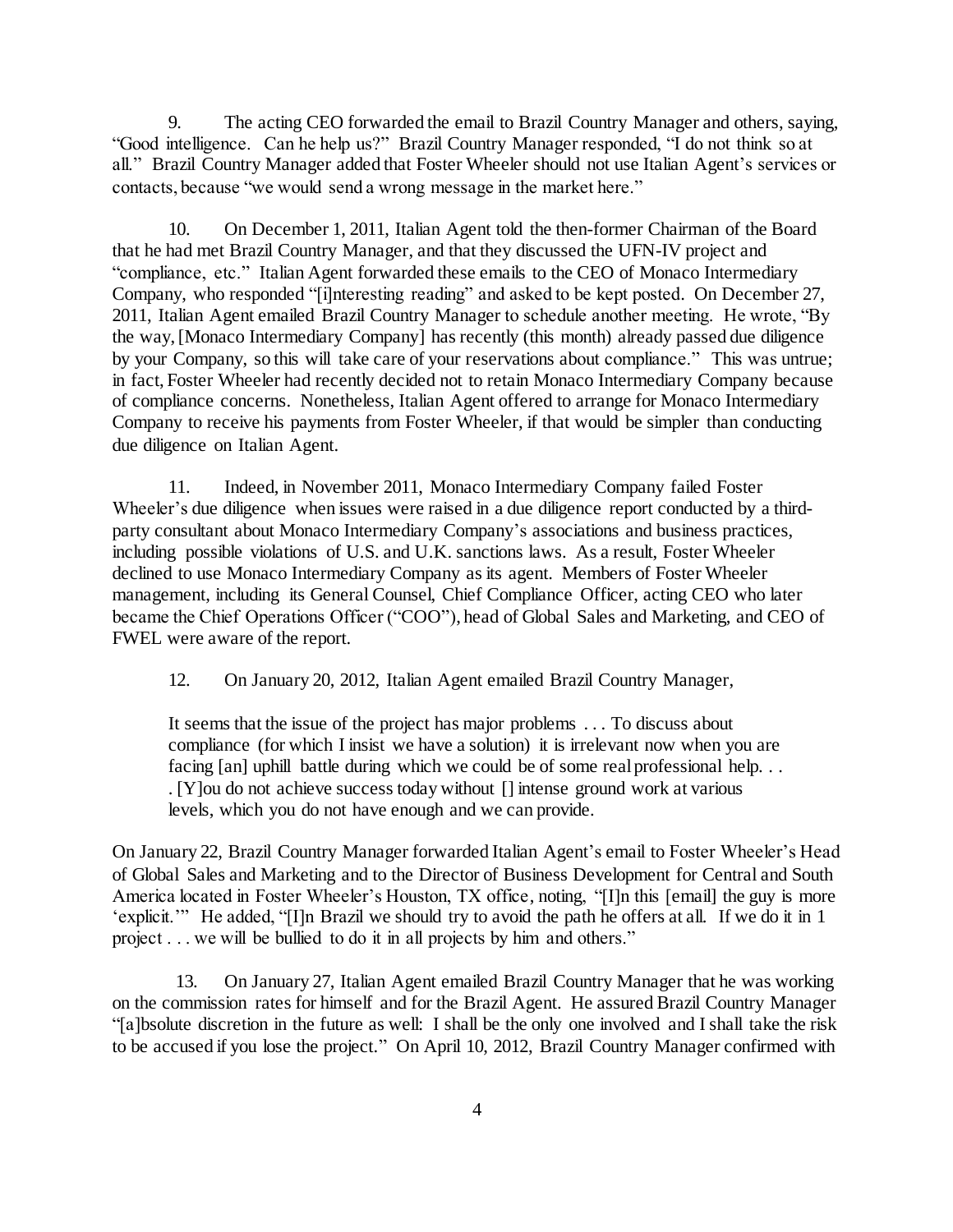Foster Wheeler's CEO and COO that Foster Wheeler would offer Italian Agent a 2% commission. At the time, FWEL's UFN-IV bid was due within days.

14. On April 11, 2012, on a call with an in-house attorney at FWEL, Brazil Country Manager, Foster Wheeler's CEO, and others, it was noted that Italian Agent had "links to [Monaco Intermediary Company]." Despite the fact that Foster Wheeler had recently rejected Monaco Intermediary Company as an agent, Foster Wheeler continued to work with Italian Agent to secure the UFN-IV contract. In fact, FWEL's general counsel drafted an interim agency agreement to use Italian Agent even though Foster Wheeler's policy on outside agents did not allow for interim agreements while due diligence was pending.

#### **FWEL Submitted its Bid for the Petrobras Contract**

15. On April 18, 2012, FWEL submitted its bid to qualify for the UFN-IV front-end engineering design ("FEED") contract. Petrobras required the winning bidder to negotiate and manage contracts with five pre-selected companies that owned the licenses for technologies needed for the project ("technology providers"). While FWEL's bid and Italian Agent's due diligence were both pending, Italian Agent traveled to Rio de Janeiro to engage with Petrobras on behalf of Foster Wheeler. On April 24, 2012, Italian Agent emailed the former Chairman of the Board of Foster Wheeler:

... I am waiting now to receive reply on due diligence made on the Brazilian Company that I have introduced and also due diligence about me (as an overall  $[a]$ dvisor).... In the meantime ..., in spite of being the lowest bidder we are going to have major difficulties regarding the compliance of the offer in relation with the technolog[y] providers. This issue requires a lot of support that we will be able to provide (Brazil Country Manager is fully aware and trusts my contacts).

The former Chairman of the Board forwarded the email to the COO, who acknowledged that he was following the developments.

16. On April 29, 2012, after Brazil Country Manager stated he was "puzzled" by Italian Agent's statement about "the nature and discretion of our business", Italian Agent explained, "What I meant [is] that there is a great deal of [d]iplomacy in what WE are doing and always to be able to find the right 'chemistry' [to] fulfill our duties . . . . Diplomacy being what it is, requires confidentiality and discretion. I understood and [am] ready to comply with your requests . . . ." (emphasis in original). That same day, Italian Agent began sending emails to Brazil Country Manager's personal email address in addition to his company email address. On April 30, 2012, Petrobras announced that FWEL was the only bidder to qualify for the UFN-IV FEED contract.

17. On May 8, 2012, Foster Wheeler management received the completed due diligence report on Italian Agent, which referenced his links to Monaco Intermediary Company, and indicated that the due diligence review did not corroborate his past work experience. On the basis of the due diligence results, Foster Wheeler decided not to engage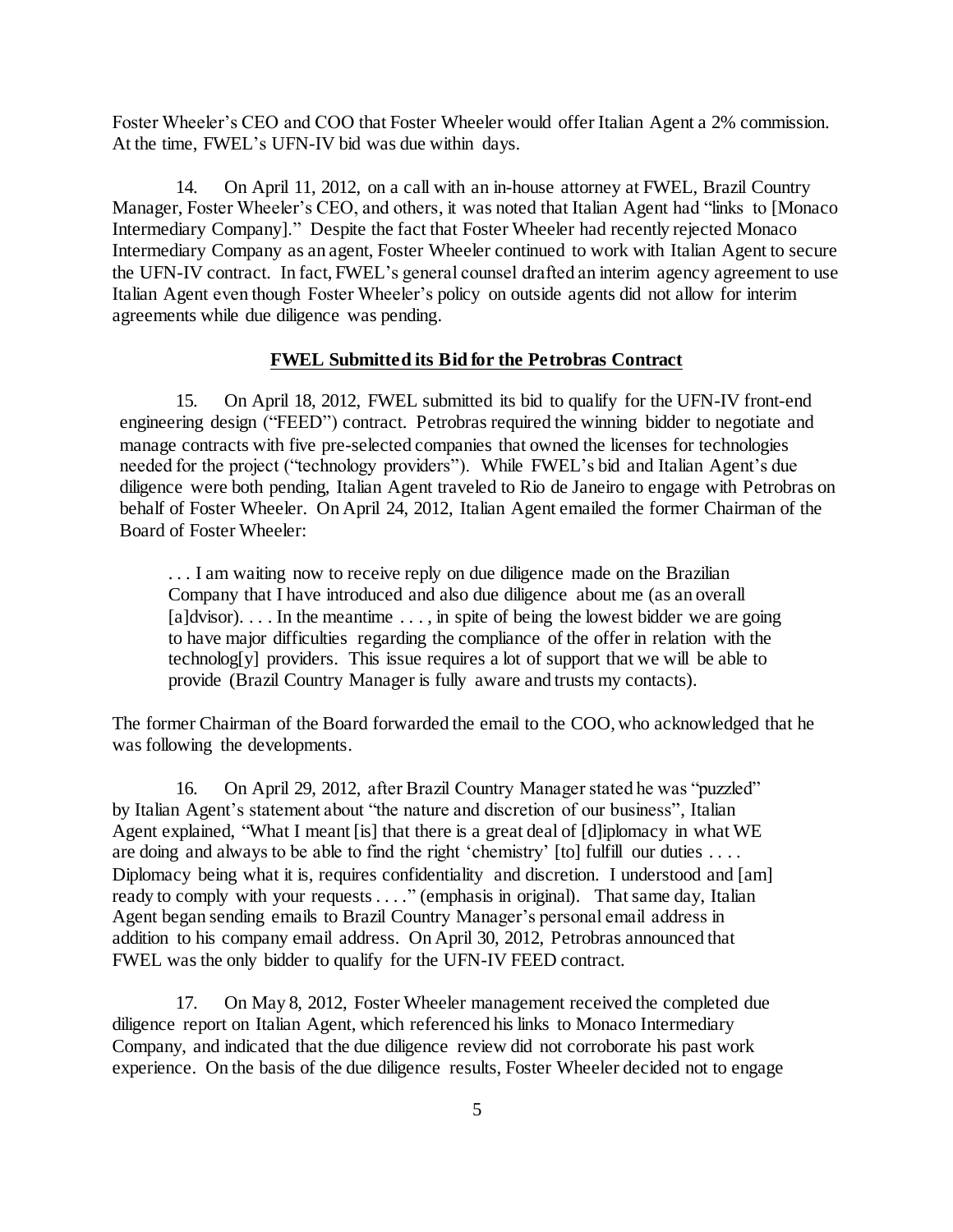Italian Agent as an agent on the UFN-IV project. However, Foster Wheeler did not terminate the interim agency agreement. Instead, Italian Agent continued to work on the project throughout its duration. During that time, Italian Agent corresponded regularly with Brazil Country Manager using Brazil Country Manager's personal email address. Italian Agent used various U.S.-based email providers in his work on the project.

### **Foster Wheeler Retained Brazil Agent as its Agent on the Brazil Contract**

18. In late April 2012, Italian Agent introduced Brazil Country Manager to the principals of Brazil Agent with the intent that Brazil Agent serve as the agent on the Petrobras contract. Brazil Agent's association and its payment structure with Italian Agent were removed from the due diligence materials. On the agent questionnaire that it filled out during Foster Wheeler's due diligence process, Brazil Agent used a yellow sticky note to reference Italian Agent's ongoing role in UFN-IV. Brazil Country Manager had reporting obligations to the Director of Business Development for Central and South America based in Foster Wheeler's U.S. office. The Director of Business Development instructed Brazil Country Manager to remove the sticky note before submitting the document for review. Foster Wheeler attorneys and managers were aware that Italian Agent would maintain a role in the project and considered providing Brazil Agent with an interim agreement as well.

19. Italian Agent and Brazil Agent paid bribes to a Petrobras official to obtain confidential information on Foster Wheeler's behalf to win the contract and to negotiate favorable pricing and other project terms. From May to August 2012, Foster Wheeler and Petrobras were negotiating a number of issues related to the UFN-IV contract, including an important pricing negotiation to be discussed on the morning of June 1. Early that morning, Italian Agent emailed Brazil Country Manager saying, "I understand that you are now very busy for the important early meeting this morning." He added that approval from Foster Wheeler to retain Brazil Agent would enable him and Brazil Agent to work more efficiently. At 6:30 a.m., in advance of the meeting, Brazil Country Manager called Italian Agent to tell him that Foster Wheeler had approved Brazil Agent. Then, at 8:00 a.m., Brazil Country Manager and FWEL managers visited Petrobras, where their escort was an employee of the Petrobras official. Later that day, Italian Agent emailed Brazil Country Manager, writing, "Perhaps some help is now materializing in a more convincing way: keep struggling[,] you are not alone."

20. As of July 25, 2012, FWEL had not entered into a written agreement with Brazil Agent. Brazil Agent told Italian Agent that "our friends in the Client are inconfortable [sic] because we didn't sign our contract." In other words, officials at Petrobras were concerned that FWEL might not pay Brazil Agent, which would prevent the Petrobras officials from receiving their bribe payments.

21. On July 31, 2012, Italian Agent represented to Foster Wheeler's former Chairman of the Board that Brazil Agent was given a green light on due diligence but was continuing to work without a written agency contract in place. He also noted that "we have been successful" in ensuring Petrobras would not disqualify FWEL from the contract when Foster Wheeler had not obtained required agreements with the technology providers.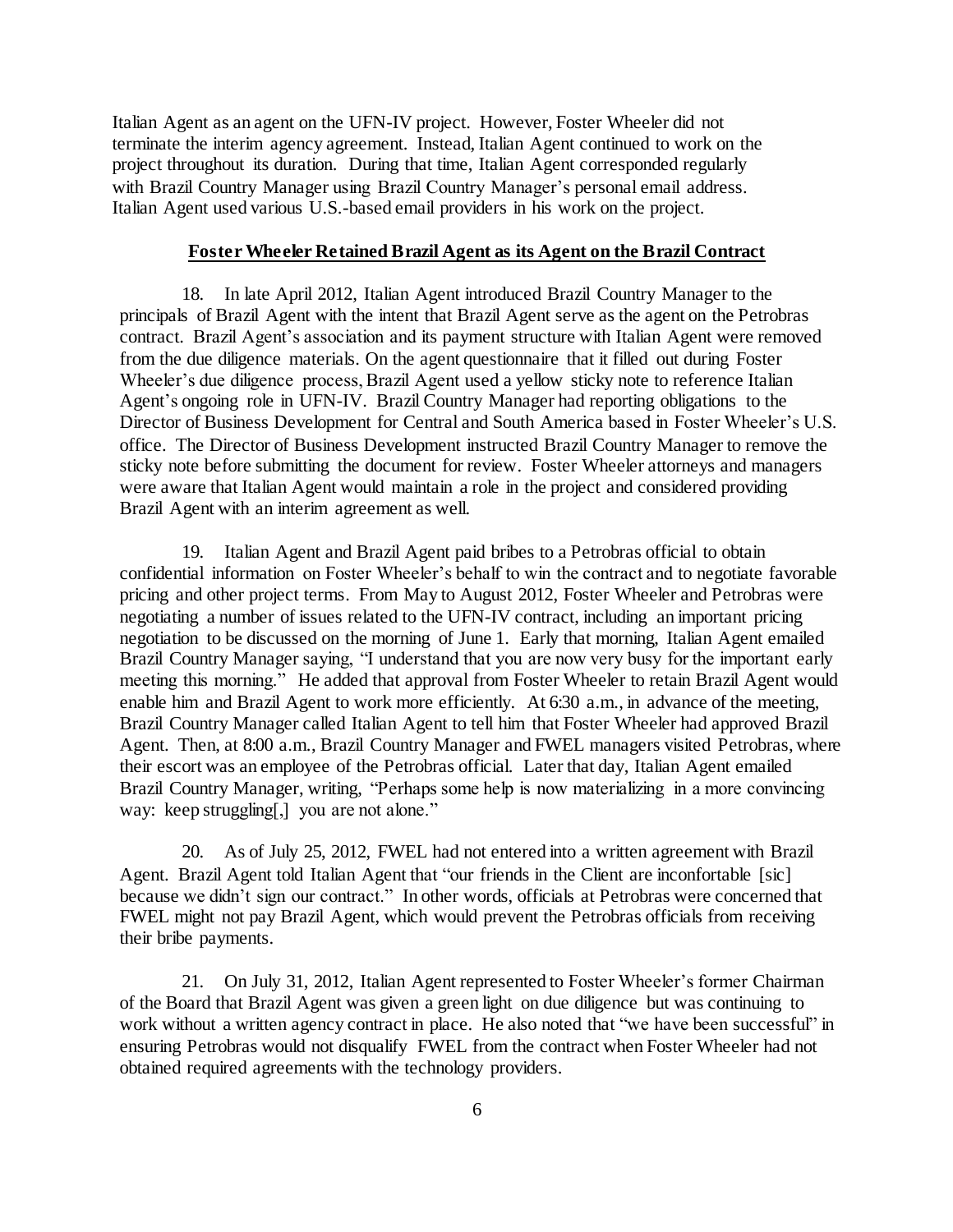22. On August 20, 2012, FWEL took the unusual step of agreeing to pay Brazil Agent an additional \$560,000 in commissions on fees related to services performed by the technology providers on the UFN-IV contract. On August 23, 2012, Foster Wheeler announced that Petrobras had awarded the UFN-IV contract to the company. A few days later, Brazil Agent told Italian Agent that their "friend" at Petrobras would send Brazil Agent a copy of the FWEL-Petrobras contract.

23. When finally completing the written agreement between Brazil Agent and FWEL, including the terms of their payment, the then-CEO of FWEL told an in-house lawyer that he did not want to modify the standard language in Foster Wheeler's agent agreement because he was concerned that Italian Agent might have promised to pay someone at Petrobras through Brazil Agent. On November 5, 2012, FWEL entered into an agreement with Brazil Agent with a 2% commission rate. Despite a specific direction from the in-house attorney to not pay Italian Agent for his work on the project, Brazil Country Manager and certain other managers were aware that Italian Agent would receive his payment instead from Brazil Agent in the form of a "finder's fee."

## **Italian Agent Continued to Work on the UFN-IV Project**

24. Throughout the course of the UFN-IV contract, Italian Agent frequently contacted Brazil Country Manager about his efforts on behalf of Foster Wheeler and his share of payments that Foster Wheeler, through FWEL, made to Brazil Agent. For example, in January 2013, Italian Agent told Brazil Country Manager that he was going to New York "for a meeting with third parties involved in [the UFN-IV contract]." Brazil Country Manager did not ask about the identities of the "third parties" or their roles in the UFN-IV contract. On January 14, 2013, Italian Agent told Brazil Agent that he needed an explanation of why his share of the Foster Wheeler payment had been delayed and an update about the status of the project.

25. Brazil Country Manager sent Italian Agent updates on the status of Petrobras' payments to FWEL and FWEL's payments to Brazil Agent. Between February 2013 and July 2014, Brazil Agent submitted four quarterly reports to Foster Wheeler and invoices for payment, none of which documented any meaningful work by Brazil Agent to justify its 2% commission. By October 2013, Brazil Country Manager told a Foster Wheeler project manager that Brazil Agent's "contacts are no longer in the sphere of influence in Petrobras owing to changes in positions over the last 18 months." The project manager noted that, despite their loss of influence, Brazil Country Manager said that Brazil Agent "can make life difficult for us if we do not pay [them]." Per instructions from Brazil Agent, between June 25, 2013, and October 19, 2014, FWEL made four payments to Brazil Agent totaling approximately \$1.1 million in U.S. dollars to a correspondent account at JPMorgan Chase Bank in New York. The payments were credited to Brazil Agent's bank account in Brazil.

26. In the fall of 2012, Italian Agent and Brazil Agent discussed the benefits of arranging two offshore entities to facilitate the transfer of FWEL funds from Brazil Agent to Italian Agent. On December 12, 2012, Italian Agent told Brazil Agent that they would need to enter into a contract to justify the transfer of funds to Italian Agent's bank. In January 2013, Italian Agent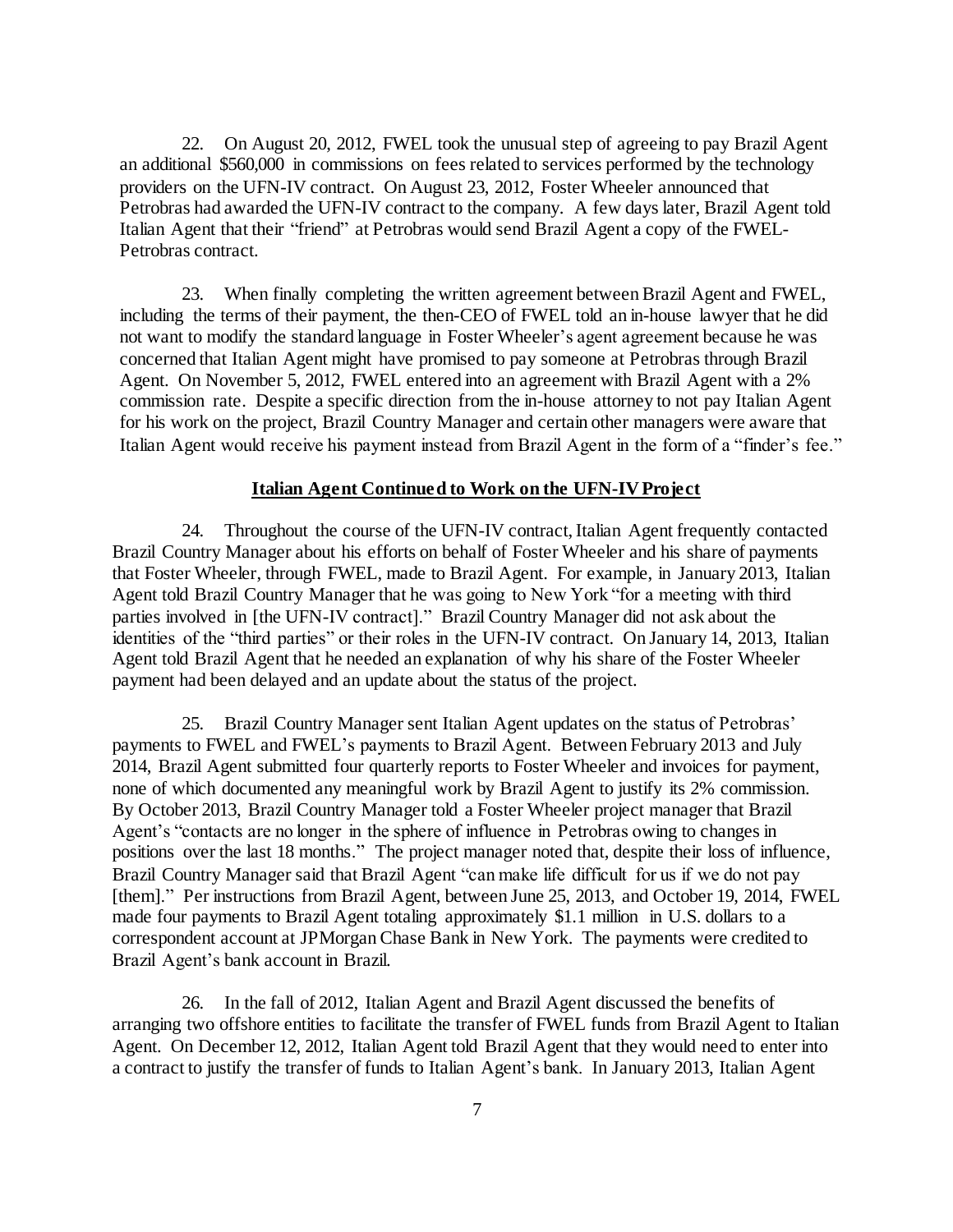assured Brazil Agent that using the offshore entities would eliminate the Brazilian taxes on their fees.

27. Throughout 2013 and 2014, Italian Agent and Brazil Agent shared the UFN IVrelated fees from FWEL and provided payments to one or more Petrobras officials. For example, in July 2013, Italian Agent and Brazil Agent discussed how to split 80% of the funds received from FWEL. The remaining 20% of the funds was likely allocated to one or more Petrobras officials. Due to restrictions on currency transfers from Brazil, in one instance in July 2013, Brazil Agent transferred \$200,000 from a personal account at BSI Overseas (Bahamas) Limited to the escrow account of Italian Agent's attorney, at JPMorgan Chase Bank in New York.

28. Subsequently, in February 2014, Brazil Agent decided to use a *doleiro* – a money launderer – to transfer Italian Agent's share of the second payment from FWEL. In March 2014, Brazil Agent explained that he would give Brazilian reais in cash to the *doleiro*, who would convert it to U.S. dollars and deposit it into an account that Brazil Agent designated. Afterward, Brazil Agent would make three separate withdrawals on different days to avoid detection.

29. Around October 2014, Italian Agent and Brazil Agent discussed sending Italian Agent his share of the fourth payment from FWEL. Italian Agent then updated Monaco Intermediary Company about the status of payment. Brazil Agent arranged to have two intermediaries transfer \$88,692 to the Swiss bank account of Italian Agent's Uruguayan corporation. In an email to Brazil Agent regarding future projects, Italian Agent wrote, "I am hoping that you can find for us some '*jeitinhos'* to be able to make some money for all of us." "*Jeitinhos*" is a Portuguese term that is a euphemism for bribery or corruption.

30. Ultimately, on May 23, 2014, Petrobras terminated the UFN-IV contract due to financial and other difficulties. FWEL made its last payment to Brazil Agent later that summer. Each of the improper payments were falsely recorded as "commissions" in Foster Wheeler's books and records. Foster Wheeler failed to devise and maintain a system of internal accounting controls sufficient to detect or prevent the bribe payments.

## **LEGAL STANDARDS AND VIOLATIONS**

31. Under Section 21C(a) of the Exchange Act, the Commission may impose a cease and-desist order upon any person who is violating, has violated, or is about to violate any provision of the Exchange Act or any rule or regulation thereunder, and upon any other person that is, was, or would be a cause of the violation, due to an act or omission the person knew or should have known would contribute to such violation.

32. As a result of the conduct described above, Foster Wheeler violated Section 30A of the Exchange Act, which prohibits any issuer with securities registered pursuant to Section 12 of the Exchange Act or which is required to file reports under Section 15(d) of the Exchange Act, or any officer, director, employee, or agent acting on its behalf, to make use of the mails or any means or instrumentality of interstate commerce corruptly in furtherance of an effort to pay or offer to pay anything of value to foreign officials for the purpose of influencing their official decision-making, in order to assist in obtaining or retaining business. [15 U.S.C. § 78m].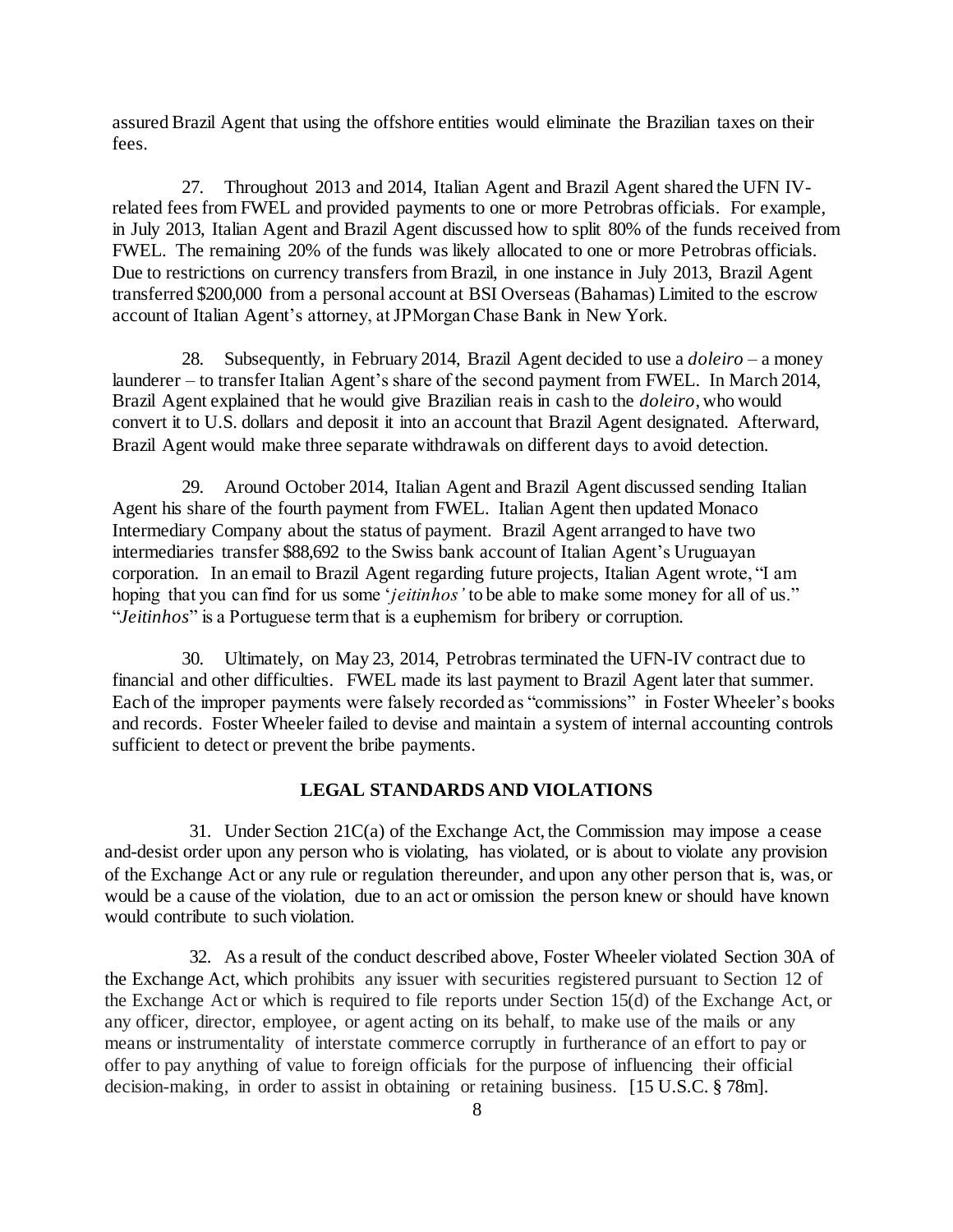33. Further, as a result of the conduct described above, Foster Wheeler violated Section  $13(b)(2)(A)$  of the Exchange Act, which requires issuers to make and keep books, records, and accounts, which, in reasonable detail, accurately and fairly reflect the transactions and disposition of the assets of the issuer. [15 U.S.C.  $\frac{8}{3}$  78m(b)(2)(A)].

34. In addition, as a result of the conduct described above, Foster Wheeler violated Section 13(b)(2)(B) of the Exchange Act, which requires issuers to devise and maintain a system of internal accounting controls sufficient to provide reasonable assurances that (i) transactions are executed in accordance with management's general or specific authorization; (ii) transactions are recorded as necessary (I) to permit preparation of financial statements in conformity with generally accepted accounting principles or any other criteria applicable to such statements, and (II) to maintain accountability for assets; (iii) access to assets is permitted only in accordance with management's general or specific authorization; and (iv) the recorded accountability for assets is compared with the existing assets at reasonable intervals and appropriate action is taken with respect to any differences. [15 U.S.C. § 78m(b)(2)(B)].

## **COOPERATION AND REMEDIATION**

35. In determining to accept the Offer, the Commission considered remedial acts promptly undertaken by Respondent and cooperation afforded the Commission staff*.* Amec Foster Wheeler, and subsequently Wood, cooperated in the Commission's investigation by identifying and timely producing key documents identified in the course of its own internal investigation, providing the facts developed in its internal investigation, and making current or former employees available to the Commission staff, including those who needed to travel to the United States.

36. Amec Foster Wheeler's and Wood's remedial efforts included termination of employees responsible for the misconduct and enhancements to its internal accounting controls. Amec Foster Wheeler, and subsequently Wood, strengthened its ethics and compliance organization; enhanced its code of conduct, policies and procedures regarding gifts and hospitality, and the use of third parties; created positions to address potential risks; and increased training of employees on anti-bribery issues.

#### **DEFERRED-PROSECUTION AGREEMENT**

37. FWEL (now known as Amec Foster Wheeler Energy Limited or "AFWEL") has entered into a three-year deferred-prosecution agreement with the United States Department of Justice in which it acknowledges responsibility for criminal conduct relating to the findings in the Order. Specifically, in *United States v.* AFWEL, 21-CR-298 (KAM) (E.D.N.Y.), AFWEL acknowledged responsibility for violation of Section 30A of the Exchange Act [15 U.S.C. § 78dd-1 et seq].

## **DISGORGEMENT AND NON-IMPOSITION OF A CIVIL PENALTY**

38. Amec Foster Wheeler acknowledges that the Commission is not imposing a civil penalty based upon the imposition of an \$18.375 million criminal fine as part of AFWEL's resolution with the U.S. Department of Justice.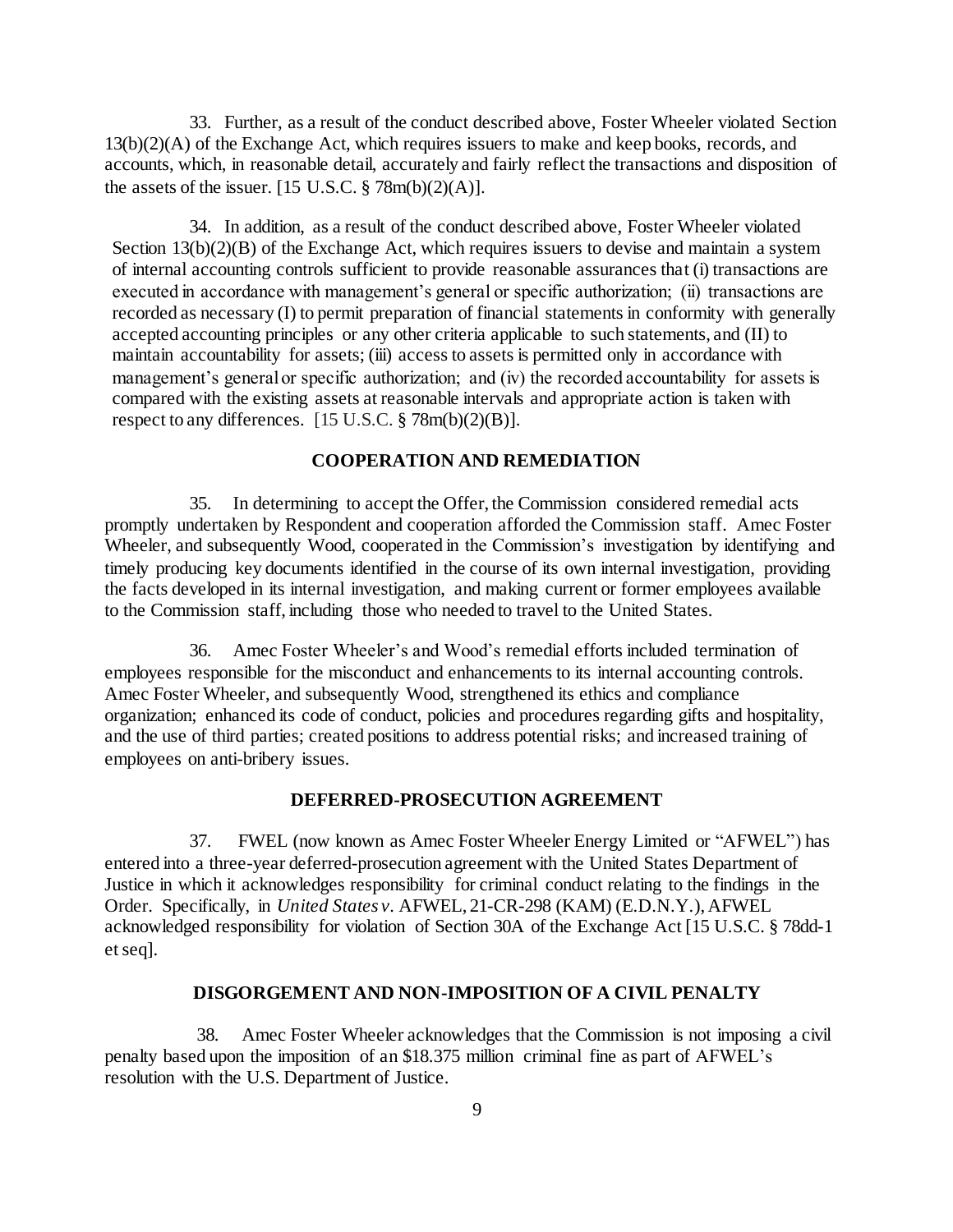39. The disgorgement and prejudgment interest ordered in paragraph IV. B. is consistent with equitable principles, does not exceed Respondent's net profits from its violations, and returning the money to Respondent would be inconsistent with equitable principles. Therefore, in these circumstances, distributing disgorged funds to the U.S. Treasury is the most equitable alternative. The disgorgement and prejudgment interest ordered in paragraph IV. B. shall be transferred to the general fund of the U.S. Treasury, subject to Section 21F(g)(3) of the Exchange Act.

#### **IV.**

In view of the foregoing, the Commission deems it appropriate to impose the sanctions agreed to in Respondent's Offer.

Accordingly, it is hereby ORDERED that:

A. Pursuant to Section 21C of the Exchange Act, Respondent cease and desist from committing or causing any violations and any future violations of Sections 13(b)(2)(A), 13(b)(2)(B), and 30(A) of the Exchange Act.

B. Respondent is liable to the U.S. Securities and Exchange Commission for disgorgement of \$17,656,302 and prejudgment interest of \$5,107,985, for a total of \$22,764,287. Respondent shall receive a disgorgement offset up to (a) \$9,105,714.80 based on the U.S. dollar value of any disgorgement paid to the Controladoria-Geral da Uniᾶo ("CGU")/Advocacia-Geral da Uniᾶo ("AGU") and the Ministério Publico Federal ("MPF") reflected by evidence acceptable to the Commission staff in its sole discretion, in a parallel proceeding against Respondent in Federal Court in Brazil; and (b) \$3,531,260.40 based on the U.S. dollar value of any disgorgement paid to the Serious Fraud Office reflected by evidence acceptable to the Commission staff in its sole discretion in a parallel proceeding against Respondent in the Crown Court in the United Kingdom. Such evidence of payment shall include a copy of the wire transfer or other evidence of the amount of the payment, the date of the payment, and the name of the government agency to which payment was made. To receive this offset, Respondent must make the above-identified payments within 30 days from the date of this Order. Any amounts not paid as an offset within the specified time shall be immediately due to the U.S. Securities and Exchange Commission. Respondent shall, within 30 days of the entry of this Order, pay disgorgement of \$7,062,520.80 and prejudgment interest of \$3,064,791 for a total payment of \$10,127,311.80 to the Securities and Exchange Commission for transfer to the general fund of the United States Treasury, subject to Exchange Act Section  $21F(g)(3)$ . If timely payment is not made, additional interest shall accrue pursuant to SEC Rule of Practice 600.

Payment must be made in one of the following ways:

(1) Respondent may transmit payment electronically to the Commission, which will provide detailed ACH transfer/Fedwire instructions upon request;